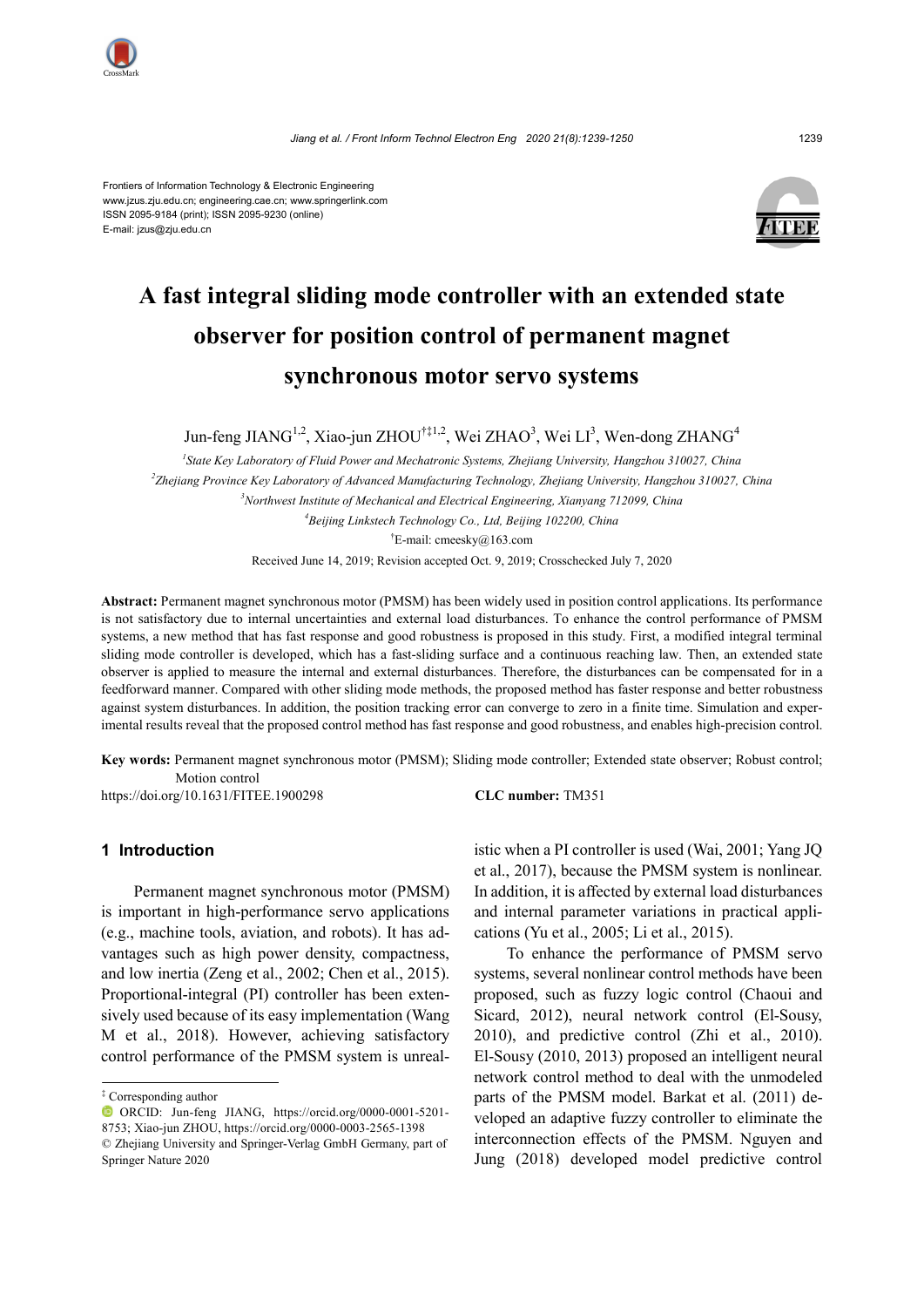(MPC) to guarantee the stability and robustness of surface-mounted PMSM drives. In addition, it has been verified that the MPC method has high-speed tracking capacity and low switching frequency. The above methods have improved the control performance of PMSM systems from different perspectives. However, note that the design complexity and computational burden of these methods are increased (Nguyen et al., 2018). Moreover, it is difficult to adapt these designs to position control of PMSM systems.

Sliding mode control (SMC) has been widely used because of its fast response and good robustness against uncertainties (Zhang, 2016). In general, the following three steps must be considered to design an SMC system, i.e., choosing a sliding mode surface, designing a reaching law, and determining a control law. Conventional SMC usually has a linear sliding surface (SS). Consequently, it can guarantee only asymptotic stability; i.e., the response error cannot converge to zero in a finite time. Terminal sliding mode (TSM) control possessing a nonlinear SS was introduced by Man et al. (1994). Unlike conventional SMC, the TSM method can guarantee a finite-time convergence. However, the control input of TSM is singular in some cases. To solve this problem, a non-singular TSM (NTSM) was proposed by Feng Y et al. (2002). However, the reaching law of NTSM is discontinuous, and therefore the chattering phenomenon is inevitable. The boundary layer method was adopted to reduce the chattering level, but it can lead to asymptotic stability. Yu et al. (2005) developed a continuous NTSM (CNTSM) by replacing the discontinuous reaching law of NTSM with a continuous one (Al-Ghanimi et al., 2017). As a result, the chattering and singularity problems, which are the two main problems of the TSM control scheme (Feng Y et al., 2014), are solved to some extent.

However, there are still two main issues relevant to the use of the CNTSM method:

1. The nonlinear SS has much slower convergence speed compared with a linear one. This phenomenon occurs especially when the system state is far away from the equilibrium.

2. Prior knowledge of the boundary of the lumped disturbance is required to obtain enough robustness. However, this is impossible in real applications, so the robustness is not satisfactory and steadystate fluctuation is inevitable (Yang J et al., 2013).

To enhance the system performance in the presence of disturbances, an extended state observer (ESO) has been developed (Han, 2009). It has been successfully applied in motion control of PMSM (Feng G et al., 2004; Su YX et al., 2005; Bobtsov et al., 2017), robotic systems (Su JB et al., 2004), and machining processes (Wu et al., 2007). It concerns the lumped disturbance as a new system state and can estimate both disturbance and states (Saadaoui et al., 2017). Therefore, feedforward compensation can be introduced into the controller design. Jiang and Zhou (2019) proposed a robust and fast TSM (RFTSM) control method by combining fast TSM control with the ESO method. Simulation results showed that the RFTSM method has fast response and good robustness, and enables high-precision control in position tracking control of PMSM drives. However, experimental verifications are absent and positioning performance of PMSM drives is not verified. In addition, the singularity problem is not avoided in the RFTSM design.

In this study, a fast, continuous, integral sliding mode (FCISM) controller is proposed for PMSM systems. Combining FCISM control with the ESO, we propose a composite robust FCISM (RFCISM) method. The proposed RFCISM method retains the advantages of RFTSM, such as finite-time stability and disturbance rejection capability. In addition, it can start on the SS, so the reaching phase is eliminated and fast response can be guaranteed. In addition, RFCISM solves the singularity problem in RFCISM control effectively. Simulation and experimental results are provided to validate the effectiveness of the proposed method.

## **2 Controller design**

A second-order nonlinear dynamic system with external disturbances can be expressed as

$$
\begin{cases} \dot{x}_1 = x_2, \\ \dot{x}_2 = g(x)u + f(x) + d, \end{cases} (1)
$$

where  $\mathbf{x} = [x_1, x_2]^\text{T}$  is the system state vector,  $g(\mathbf{x})$  and  $f(x)$  the nonlinear functions of *x*, *d* the lumped disturbance consisting of internal uncertainties and external load disturbances, and *u* the control input signal.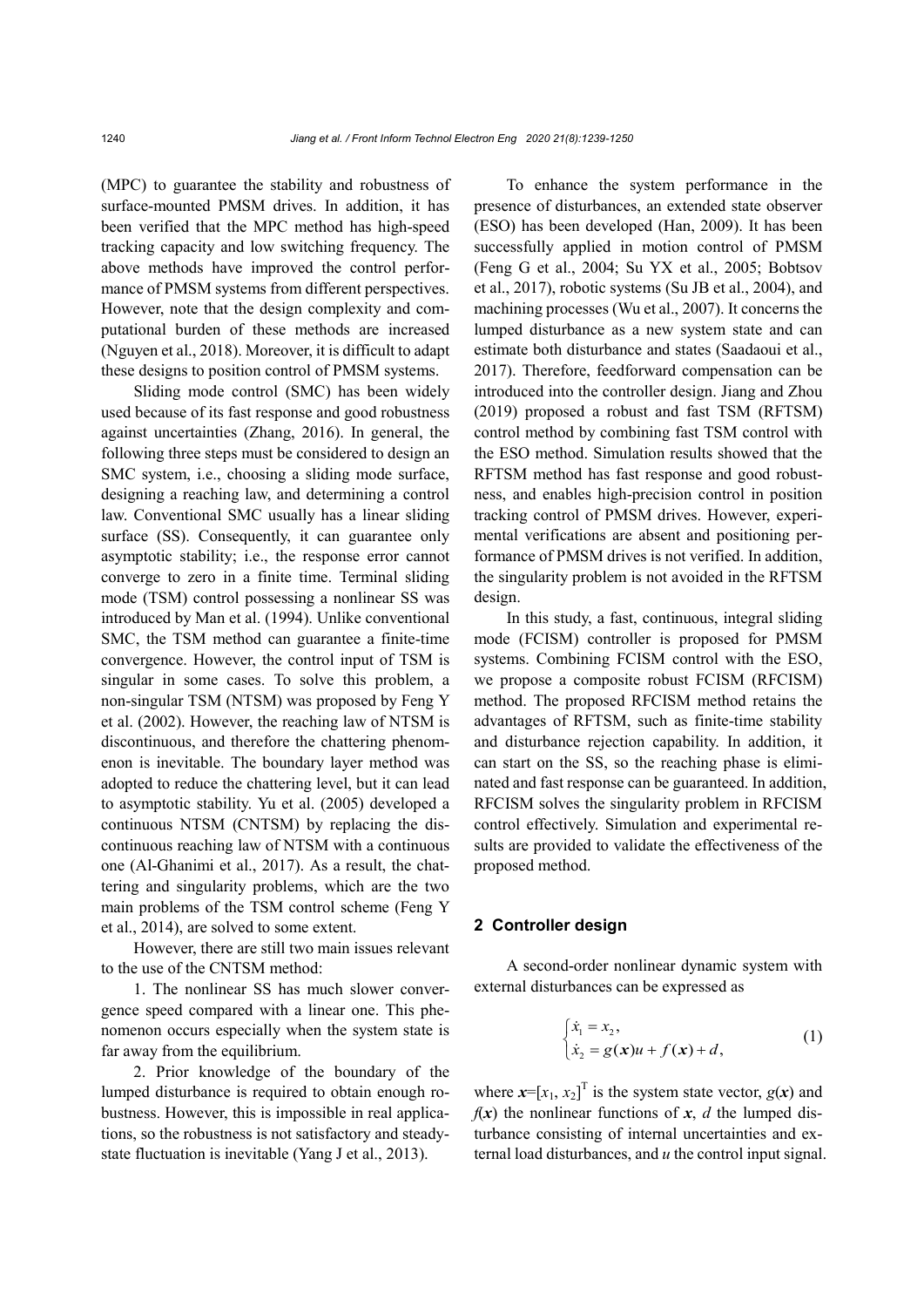Let  $x_{ref}$  be the position reference and define the tracking error as  $e=x_1-x_{ref}$ . The control purpose is to obtain a control input *u* such that the system position output  $x_1$  tracks the position reference fast and precisely.

## **2.1 FCISM controller design**

SS of NTSM introduced in Feng Y et al. (2002) can be described as

$$
s = e + \beta \dot{e}^{m/n} = 0,\tag{2}
$$

where 0<*β*<1 is a design constant and *m* and *n* are positive odd integers satisfying  $n \le m \le 2n$ . Then, the control input *u* does not have terms with negative fractional powers, which may lead to singularity. However, the reaching law of NTSM has a switching term expressed as follows:

$$
\dot{s} = -\eta \, \text{sgn}(s),\tag{3}
$$

where  $\eta$ >0 is a constant to be designed and sgn(·) the sign function. It is evident that this type of reaching law will lead to a chattering control input. To alleviate the chattering phenomenon, the boundary layer approach (Baik et al., 2000) is incorporated into NTSM. However, choosing the width of the boundary layer is not easy, and the performance of disturbance rejection is sacrificed (Wang HM et al., 2017).

Retaining the non-singular and finite-time SS, CNTSM control is proposed by replacing the discontinuous reaching law with a continuous one, expressed as follows:

$$
\dot{s} = -k_1 s - k_2 |s|^{q_0/p_0} \text{sgn}(s), \tag{4}
$$

where  $k_1$  and  $k_2$  are positive design constants and  $p_0$ and  $q_0$  are positive odd integers satisfying  $p_0 > q_0$ . As a result, the derived control input contains no negative fractional power, and therefore it is non-singular. Moreover, it is continuous, so the chattering phenomenon is eliminated. Therefore, according to Eq.  $(2)$ , we have

$$
\dot{e} = -e^{n/m} / \beta^{n/m} \,. \tag{5}
$$

It is obvious that the absolute value of *ė* is much

smaller than  $\dot{e} = -e^{m/n} / \beta^{m/n}$  when *e* is far away from zero. In other words, the convergence speed of a nonlinear SS is slower than that of a linear one. Note that this result completely reverses when *e* is close to zero.

A fast integral SS is designed as follows:

$$
s = \dot{e} + \beta_1 e^{\gamma_1} + \alpha_1 \int_0^t e^{\gamma_2}(\tau) d\tau, \qquad (6)
$$

where  $\beta_{\rm I}$ ,  $\alpha_{\rm I}$ ,  $\gamma_{\rm I}$ , and  $\gamma_{\rm 2}$  are positive parameters with *γ*1>1. To obtain a high convergence speed, *γ*2 is defined as

$$
\gamma_2 = \begin{cases} m_1/n_1, & |e| \ge \delta, \\ n_1/m_1, & |e| < \delta, \end{cases} \tag{7}
$$

where  $m<sub>I</sub>$  and  $n<sub>I</sub>$  are positive odd integers with  $m<sub>I</sub> > n<sub>I</sub>$ and  $\delta$  is the switching value. Combining the SS in Eq. (6) and the reaching law in Eq. (4), a novel FCISM method for system (1) is obtained as follows:

$$
u_0 = -g^{-1}(x)\Big[f(x) + \beta_1 \gamma_1 e^{\gamma_1 - 1} \dot{e} + \alpha_1 e^{\gamma_2} -\ddot{x}_{\text{ref}} + k_{11} s + k_{21} |s|^{q_{01}/p_{01}} \text{sgn}(s)\Big],
$$
 (8)

where  $k_{11}$ ,  $k_{21}$ ,  $q_{01}$ , and  $p_{01}$  are parameters of the reaching law of the FCISM controller with  $p_{0}$ <sup> $>q_{0}$ </sup>.  $q_{0}$ is modified as follows for finite-time stabilization:

$$
\begin{cases} q_{01} > 0, & |s| \ge 1, \\ q_{01} = 0, & |s| < 1. \end{cases}
$$
 (9)

**Remark 1** SS of the conventional integral terminal sliding mode (ITSM) controller in Chiu (2012) can be expressed as

$$
s_{c} = \dot{e} + \beta_{c} e + \alpha_{c} \int_{0}^{t} e^{n_{c}/m_{c}}(\tau) d\tau, \qquad (10)
$$

where  $\beta_c$  and  $\alpha_c$  are positive parameters and  $n_c$  and  $m_c$ are positive odd integers. When  $s_c = s = 0$  and *e* is far away from zero, Eq. (11) can be derived from Eq. (6):

$$
\dot{e} = -\beta_1 e^{\eta_1} - \alpha_1 \int_0^t e^{m_1/n_1}(\tau) d\tau, \qquad (11)
$$

and Eq. (12) can be derived from Eq. (10):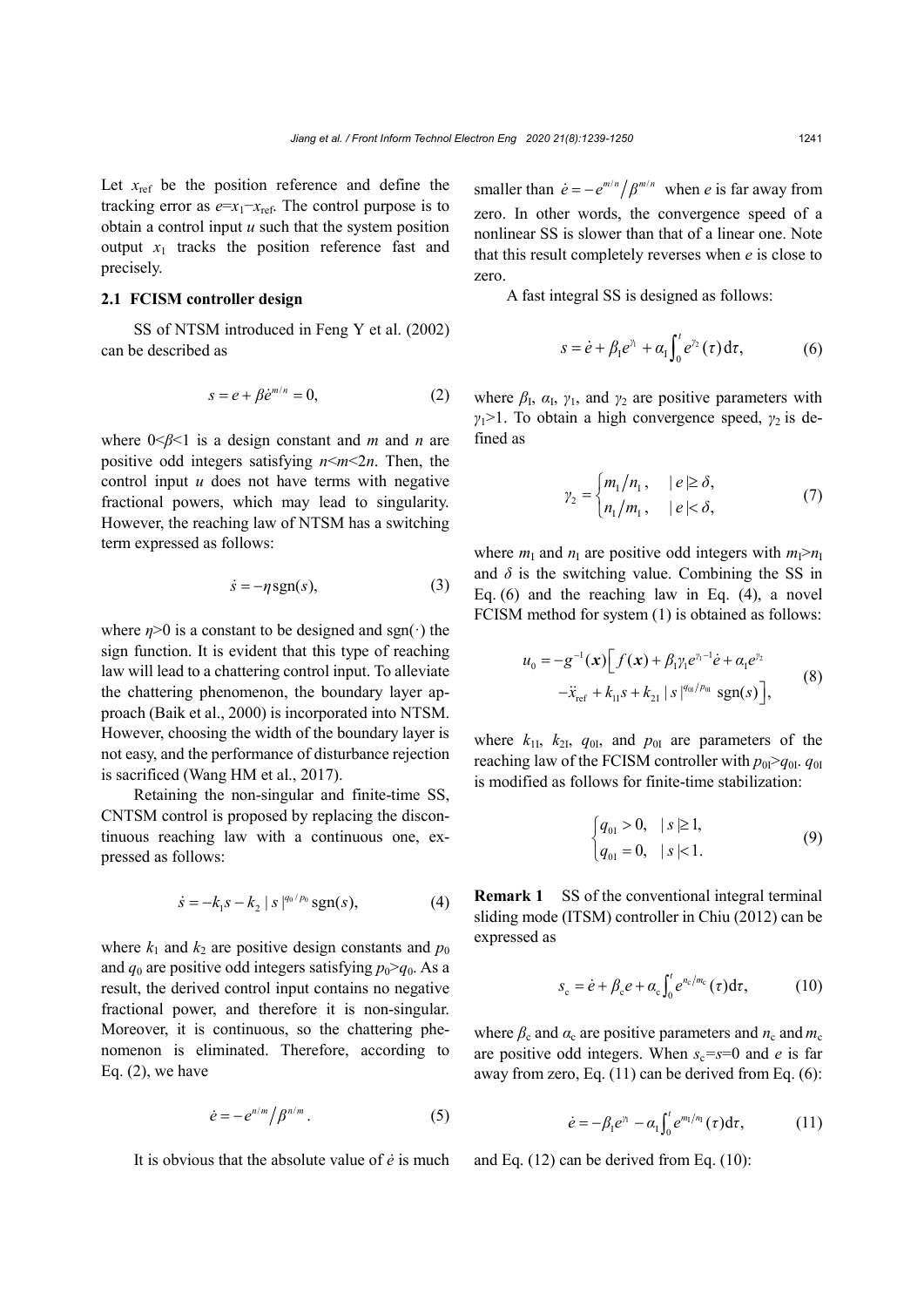$$
\dot{e} = -\beta_{\rm c} e - \alpha_{\rm c} \int_0^t e^{n_{\rm c}/m_{\rm c}} (\tau) d\tau.
$$
 (12)

Assume  $\beta_1 = \beta_c$  and  $\alpha_1 = \alpha_c$ . We can see that the absolute value of *ė* in Eq. (12) is smaller than that in Eq. (11) when *e* is far away from zero. In other words, the convergence speed of the conventional method is slower than that of the proposed method when *e* is far away from zero. This can also be validated by the simulations and experiments in this study.

**Remark 2** Non-singularity and fast response are two main advantages of the ITSM controller. We can enable the system states to start on *s*=0 by adjusting the initial value of  $\int_0^t e^{y_2}(\tau) d\tau$ . Therefore, the reaching phase can be eliminated and fast response can be obtained. In addition, we can see from Eq. (8) that there is no negative fractional power in the control law. In other words, the proposed control scheme is

## **2.2 RFCISM controller design**

non-singular.

To improve the disturbance rejection property of this system, an ESO is incorporated to estimate the lumped disturbance. The estimated disturbance acts as a feedforward compensation term.

According to Miklosovic and Gao (2004), a second-order linear ESO for system (1) can be designed as

$$
\begin{cases} \dot{\hat{x}}_2 = \hat{d} - 2p(\hat{x}_2 - x_2) + g(x)u, \\ \dot{\hat{d}} = -p^2(\hat{x}_2 - x_2), \end{cases}
$$
 (13)

where  $\hat{x}_2$  and  $\hat{d}$  are the estimates of  $x_2$  and  $d$ , respectively, and −*p* is the desired pole of the ESO with  $-p<0$ . The estimated disturbance  $\hat{d}$  will converge to the real lumped disturbance *d* asymptotically. The estimation error is defined as

$$
\tilde{d} = \hat{d} - d. \tag{14}
$$

Note that  $\hat{d}$  usually contains some bounded noise in real applications, and thus the estimation error is bounded by a constant as follows:

$$
\left|\tilde{d}\right| < \varepsilon,\tag{15}
$$

where  $\varepsilon$  is a positive value.

Combining FCISM and ESO, the RFCISM method is developed as follows:

$$
u = u_0 - g^{-1}(x)\hat{d}.
$$
 (16)

Compared with control law (8), control law (16) has a disturbance compensation term. Therefore, it has a better disturbance rejection property and a smaller steady-state fluctuation.

**Theorem** For system (1), if the control input  $u$  is designed according to Eq. (16) and the gain satisfies  $k_{2} \geq \varepsilon$ , the tracking error *e* and its first-order derivative *ė* will converge to zero in a finite time.

**Proof** Choosing a Lyapunov function as

$$
V = \frac{1}{2}s^2,\tag{17}
$$

the derivative of the Lyapunov function is

$$
\dot{V} = s\dot{s} = s\left(\ddot{e} + \beta_1 \gamma_1 e^{\gamma_1 - 1} \dot{e} + \alpha_1 e^{\gamma_2}\right)
$$
  
=  $s\left[g(x)u + f(x) + d - \ddot{x}_{ref} + \beta_1 \gamma_1 e^{\gamma_1 - 1} \dot{e} + \alpha_1 e^{\gamma_2}\right].$  (18)

Substituting Eq. (16) into Eq. (18) yields

$$
\dot{V} = s \Big\{ g(x) \Big[ -g^{-1}(x) \Big( f(x) + \beta_1 \gamma_1 e^{\gamma_1 - 1} \dot{e} + \alpha_1 e^{\gamma_2} -\ddot{x}_{\text{ref}} + k_{11} s + k_{21} |s|^{q_{01}/p_{01}} \text{sgn}(s) + \hat{d} \Big) \Big] + f(x) + d - \ddot{x}_{\text{ref}} + \beta_1 \gamma_1 e^{\gamma_1 - 1} \dot{e} + \alpha_1 e^{\gamma_2} \Big\} = s \Big( -k_{11} s - k_{21} |s|^{q_{01}/p_{01}} \text{sgn}(s) - \tilde{d} \Big).
$$
\n(19)

If  $|s|\geq 1$ , Eq. (19) can be rewritten as

$$
\dot{V} = -k_{11}s^2 - k_{21} |s|^{q_{01}/p_{01}} s \operatorname{sgn}(s) - s\tilde{d}
$$
  
\n
$$
= -k_{11}s^2 - k_{21} |s|^{q_{01}/p_{01}} |s| - s\tilde{d}
$$
  
\n
$$
\leq -k_{11}s^2 - k_{21} |s|^{q_{01}/p_{01}+1} + |s| |\tilde{d}|
$$
  
\n
$$
= -k_{11}s^2 - (k_{21} |s|^{q_{01}/p_{01}} - |\tilde{d}|) |s|
$$
  
\n
$$
\leq -k_{11}s^2 - (k_{21} - \varepsilon) |s| \leq 0.
$$
\n(20)

If  $|s|$ <1, Eq. (19) can be rewritten as

$$
\dot{V} = -k_{11}s^2 - k_{21} |s|^{q_{01}/p_{01}} s \text{sgn}(s) - s\tilde{d}
$$
  
=  $-k_{11}s^2 - k_{21} |s| - s\tilde{d}$   
 $\leq -k_{11}s^2 - k_{21} |s| + |s| |\tilde{d}|$  (21)  
=  $-k_{11}s^2 - (k_{21} - |\tilde{d}|) |s| \leq 0.$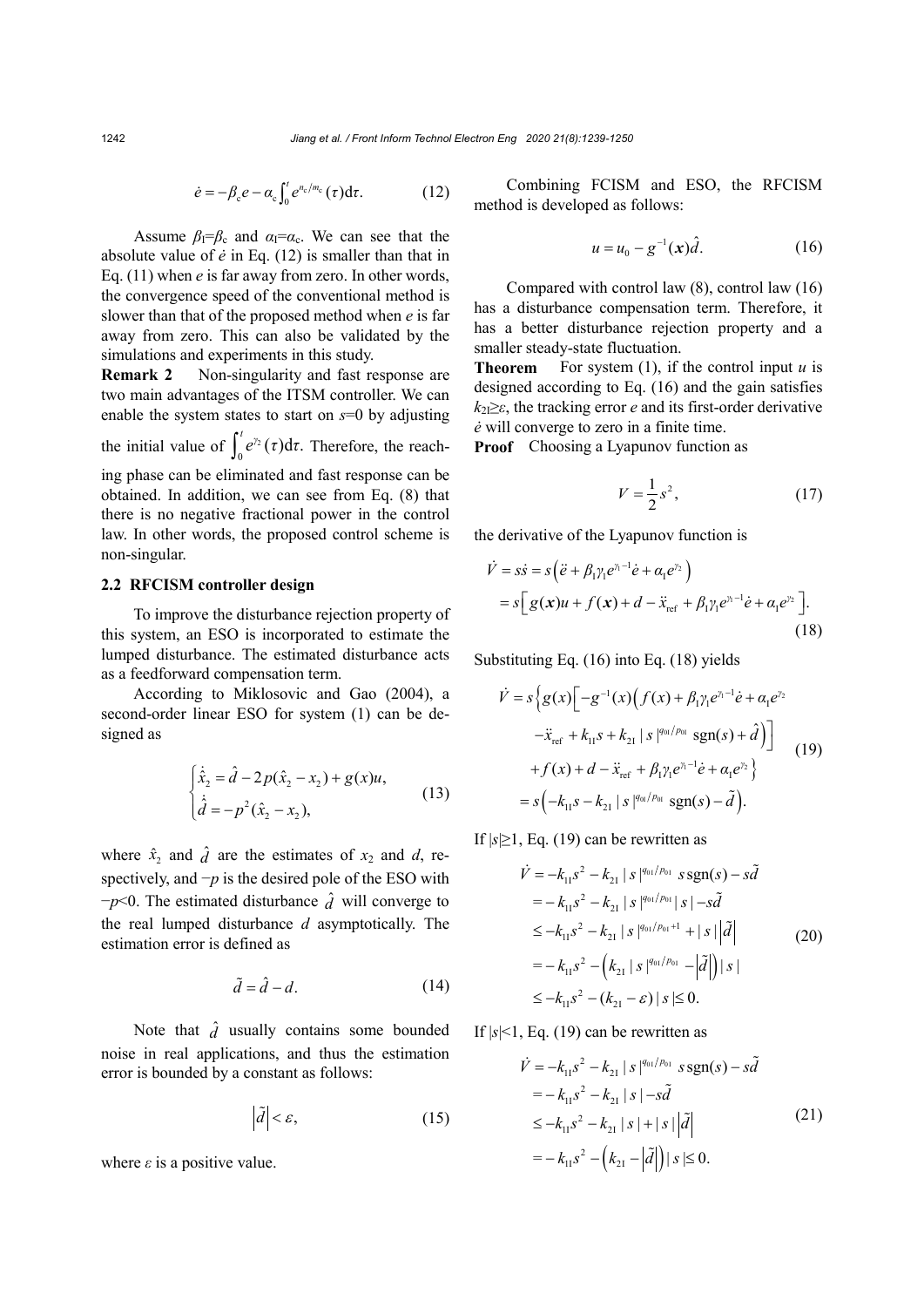Therefore, the condition for Lyapunov stability is satisfied. This completes the proof.

# **3 Application in permanent magnet synchronous motor servo systems**

Taking the rotor coordinates *d*-*q* as the reference coordinates, the mathematical model of a surfacemounted PMSM can be expressed as follows (Li and Liu, 2009):

$$
\begin{cases}\n u_d = L_s \dot{I}_d - \omega_r L_s i_q + R_s i_d, \\
 u_q = L_s \dot{I}_q + \omega_r L_s i_d + R_s i_q + \psi_r \omega_r, \\
 T_e = K_t i_q, \\
 \frac{J}{n_p} \dot{\omega}_r = T_e - \frac{B}{n_p} \omega_r - T_L,\n\end{cases} (22)
$$

where  $u_d$  and  $u_q$  are the axis stator voltages,  $i_d$  and  $i_q$ the axis stator currents,  $L_s$  the stator inductance,  $R_s$  the stator resistance,  $\psi_r$  the normal value of flux linkage of rotors, *ω*<sup>r</sup> the electrical angular velocity of rotors,  $T_e$  the electrical magnetic torque,  $n_p$  the number of pole pairs,  $K_t$  the torque constant,  $J$  the system moment of inertia, *B* the viscous friction coefficient, and  $T_{\rm L}$  the load torque.

The conventional vector control for PMSM includes a position loop, a speed loop, and two current loops. In this study, the position loop and speed loop are unified (called the position-speed loop). The diagram of the proposed RFCISM for PMSM is shown in Fig. 1. Usually, to attenuate the couplings between

speed and current, the  $d$ -axis reference current  $i_d^*$  is set to 0. So, taking the angular position and velocity as the system state variables, the state-space model can be expressed as

$$
\begin{cases}\n\dot{\theta}_{\rm r} = \omega_{\rm r}, \\
\dot{\omega}_{\rm r} = \frac{n_{\rm p} K_{\rm t}}{J} i_q - \frac{B}{J} \omega_{\rm r} - \frac{n_{\rm p}}{J} T_{\rm L},\n\end{cases} \tag{23}
$$

where  $\theta_r$  and  $\omega_r$  represent the electrical angular position and velocity of rotors, respectively. Adopting the control input  $i_q^*$ , the motor state-space model can be rewritten as

$$
\begin{cases} \dot{\theta}_{\rm r} = \omega_{\rm r}, \\ \dot{\omega}_{\rm r} = a i_{q}^{*} + b \omega_{\rm r} + d, \end{cases}
$$
 (24)

which is similar to system (1) in form, where  $a=n_pK_t/J$ ,

$$
b=-B/J
$$
, and  $d=-\frac{n_p K_t}{J}(i_q^* - i_q) - \frac{n_p}{J}T_L$ .

For comparison, the CNTSM controller is employed for PMSM systems, and its control law can be described as

$$
i_q^* = -a^{-1} \left( b\omega_r + k_1 s + k_2 s^{q_0/p_0} - \ddot{\theta}_{\text{ref}} + \beta^{-1} \frac{n}{m} \dot{e}^{2-m/n} \right),\tag{25}
$$

where  $\theta_{ref}$  is the position reference,  $e=\theta_f-\theta_{ref}$ ,  $\dot{e} = \omega_r - \dot{\theta}_{ref}$ , and *s* is designed according to Eq. (2).

According to Eq. (8), the FCISM control law for PMSM can be expressed as



**Fig. 1 Diagram of the proposed robust, fast, continuous, integral sliding mode (RFCISM) for permanent magnet synchronous motor (PMSM)**

SVPWM: space vector pulse width modulation; IGBT: insulated gate bipolar transistor; ESO: extended state observer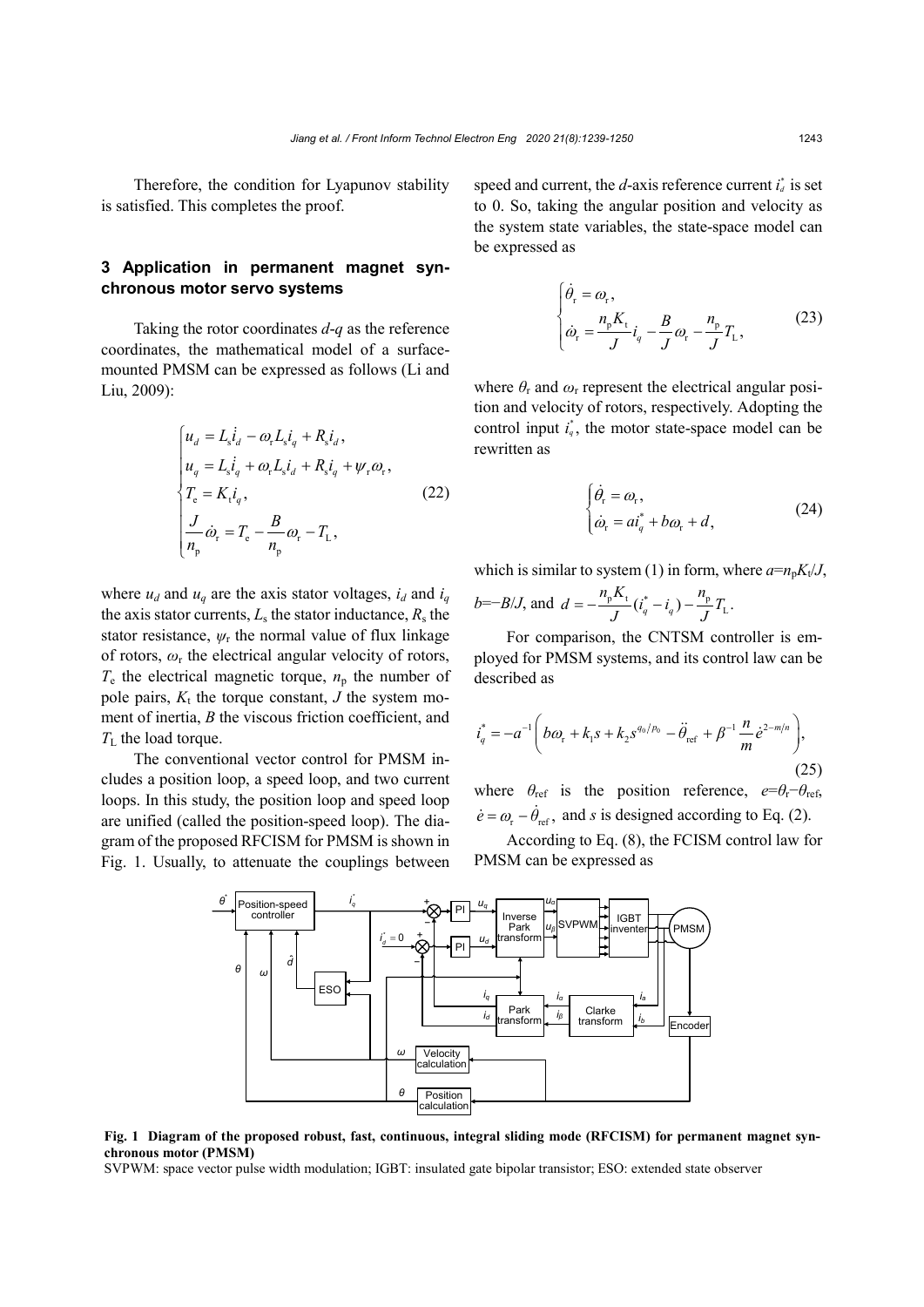$$
i_q^* = -a^{-1} \Big[ b\omega_r + \beta_1 \gamma_1 e^{\gamma_1 - 1} \dot{e} + \alpha_1 e^{\gamma_2} -\ddot{\theta}_{\text{ref}} + k_{11} s + k_{21} |s|^{q_{01}/p_{01}} \text{sgn}(s) \Big],
$$
 (26)

where *s* is designed according to Eq. (6). According to Eq. (16), the RFCISM control law can be expressed as

$$
i_q^* = -a^{-1} \Big[ b\omega_r + \beta_1 \gamma_1 e^{\gamma_1 - 1} \dot{e} + \alpha_1 e^{\gamma_2} - \ddot{\theta}_{ref} + k_{11} s + k_{21} |s|^{q_{01}/p_{01}} sgn(s) + \hat{d} \Big].
$$
 (27)

## **4 Results and discussion**

To verify the performance of the proposed method, simulations and experiments are carried out in MATLAB/Simulink and a digital signal processing (DSP) based test environment, respectively. For comparison, three methods, i.e., CNTSM, FCISM, and RFCISM, are applied to the PMSM position control system. Saturation limits of the control input  $i_q^*$  are  $\pm 30$  A. Note that every control algorithm obtains relatively good performance by adjusting its parameters. Parameters of the PMSM system are shown in Table 1.

**Table 1 Parameters of the PMSM system**

| Parameter                                 | Value                |
|-------------------------------------------|----------------------|
| Rated power (Kw)                          | 1.5                  |
| Rated torque $(N \cdot m)$                | 14.32                |
| Rated speed (rad/s)                       | 1000                 |
| Stator resistance $(\Omega)$              | 1.79                 |
| Number of pole pairs                      | 4                    |
| Torque constant $(N \cdot m/A)$           | 2.45                 |
| System inertia ( $kg \cdot m^2$ )         | $1.792\times10^{-3}$ |
| Viscous coefficient $(N \text{ m s/rad})$ | $9.403\times10^{-5}$ |
| Stator inductance (H)                     | $6.68\times10^{-3}$  |
| Flux linkage (Wb)                         | 0.4083               |

# **4.1 Simulation results**

The PMSM tracking system under the aforementioned three control schemes is simulated by MATLAB/Simulink R2017a. Position reference is  $\theta_{\text{ref}}$ =30cos[ $\pi/(2t)$ ]°, which can lead to a relatively good performance of the CNTSM controller. To demonstrate the disturbance rejection ability of the proposed method, external load torque  $T_L$ =30 N·m is added at *t*=2 s and removed at *t*=3 s. PI parameters of the two current loops are the same, i.e., the proportional gain  $K_p = 150$  and integral gain  $K_i = 750$ .

Parameters of CNTSM are selected as follows:  $k_1 = k_2 = 200$ ,  $q_0 = 1$ ,  $p_0 = 5$ ,  $m = 9$ ,  $n = 5$ , and  $\beta = 1/500$ . Simulation results of CNTSM are shown in Fig. 2. We can see that the tracking error converges to zero in a finite time and that there is no singularity in the control input  $i_q^*$ . However, the convergence speed is slow. In addition, there are obvious fluctuations in Fig. 2a when the external disturbance is added or removed.



**Fig. 2 Tracking performances of CNTSM in simulation:**  (a) position response; (b) control input  $\vec{i}_q$ 

Parameters of FCISM in the linear phase are set as follows:  $\beta_1 = 1/18$ ,  $\alpha_1 = 50$ ,  $\gamma_1 = 1.7$ ,  $k_{11} = k_{21} = 300$ ,  $n_1 = 1$ ,  $m_1=5$ ,  $q_{01}=1$ ,  $p_{01}=5$ , and  $\delta=0.03$ . Simulation results of FCISM are shown in Fig. 3. It is obvious that the convergence time of FCISM is much shorter than that of CNTSM. However, the fluctuations of the tracking error still exist due to external disturbances. Moreover, we can see from Fig. 3b that the control input  $i_q^*$  does not suppress the disturbance effectively.

For RFCISM, the pole of ESO is −*p*=−50 000 and other parameters are the same as those of FCISM. Simulation results of RFCISM are shown in Fig. 4. We can see that fast response and high-precision control are achieved. Additionally, the disturbance effect is eliminated effectively. We can see from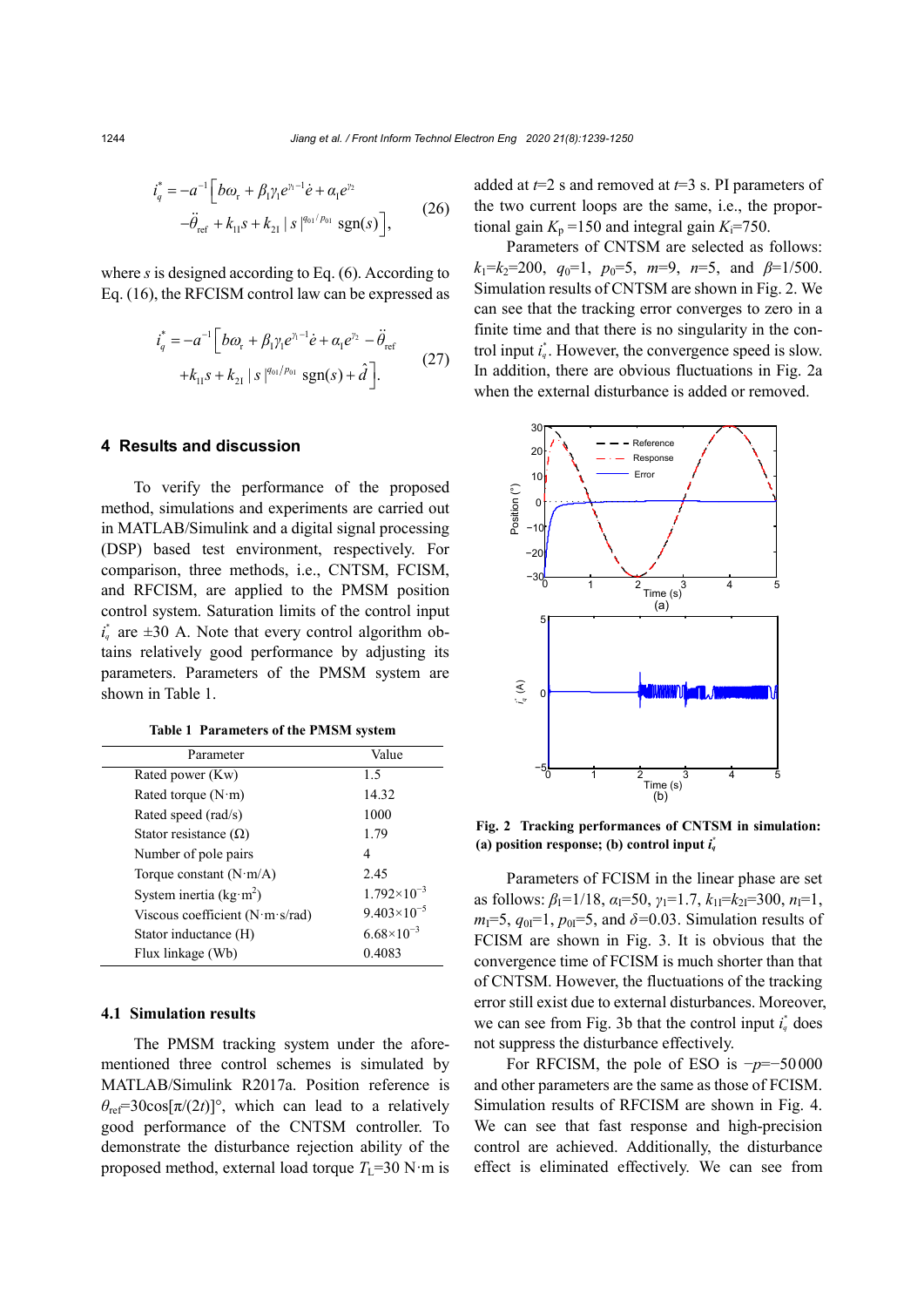Fig. 5 that the ESO can estimate the disturbance accurately. Hence, the absolute value of the control input can increase remarkably to depress the



**Fig. 3 Tracking performances of FCISM in simulation:** (a) position response; (b) control input  $\vec{i}_q$ 



**Fig. 4 Tracking performances of RFCISM in simulation:** (a) position response; (b) control input  $\vec{i}_q$ 

disturbances. Fig. 6 shows the position response under RFCISM with perturbation in the system inertia.  $J_0$ =1.792×10<sup>-3</sup> kg⋅m<sup>2</sup> is the initial value of the system inertia. It can be seen that the transient response remains fast and accurate, regardless of the internal parameter variations. In addition, the tracking error of PMSM systems under flux linkage variations is shown in Fig. 7.  $\psi_{r0}$ =0.41 Wb is the nominal value of rotor flux. It can be observed that there is almost no effect on the tracking performance under different rotor fluxes. Thus, we can conclude that the proposed method has good robustness against external dis- $\frac{3}{1}$   $\frac{4}{1}$   $\frac{5}{2}$  turbances and internal uncertainties.



**Fig. 5 Real (a) and estimated (b) disturbance values of the extended state observer**



**Fig. 6 Tracking performance of RFCISM under system inertia variations in simulation**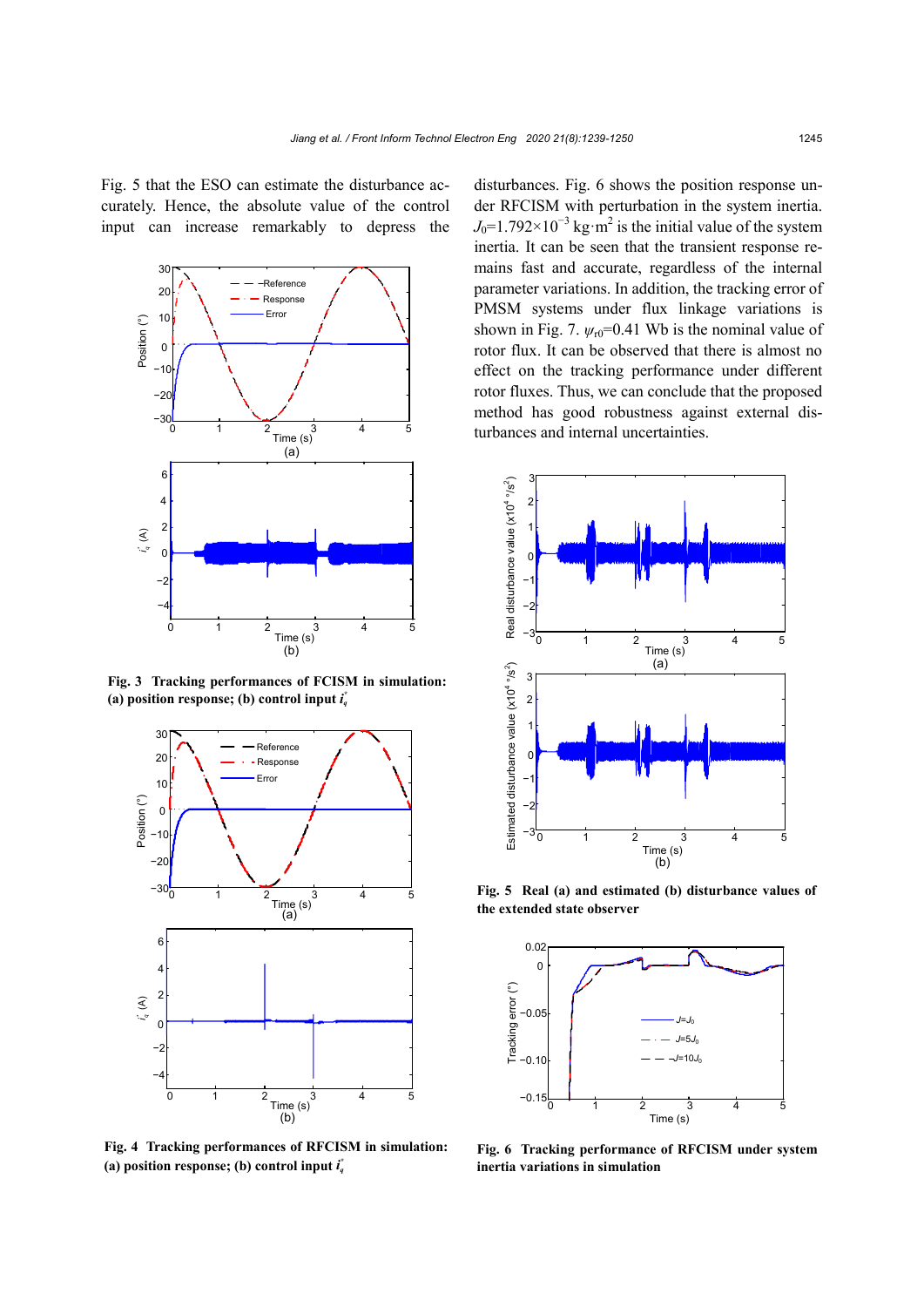

**Fig. 7 Tracking performance of RFCISM under flux linkage variations in simulation**

#### **4.2 Experimental results**

To further evaluate the effectiveness of the RFCISM method, an experimental setup for position control of PMSM is built (Fig. 8). The real-time emulator contains the DSP TMS320F28335PGFA (Texas Instruments). Its function is to provide a MATLAB/ Simulink programming environment. The whole algorithm, including position-speed control, Clarke transform, and inverse Park transform, is implemented by MATLAB/Simulink. Then, all the algorithms are converted into DSP codes. Next, the gate drive is sent from the DSP to the driver of PMSM. Experimental data can be collected on the host computer. All of the processes are supported by real-time simulation software named Links-RT (Beijing Linkstech Technology Co., Ltd.). The sampling times of the position-speed loop and current loop are 1.0 and 0.1 ms, respectively. An incremental position encoder is used to measure the rotor speed and absolute rotor position. Hall-effect devices are used to measure the phase currents.

Parameters of CNTSM are set as follows:  $k_1=k_2=150$ ,  $q_0=1$ ,  $p_0=5$ ,  $m=9$ ,  $n=5$ , and  $\beta_2=1/120$ .



**Fig. 8 Experimental test setup**

PI parameters of the two current loops are the same, i.e.,  $K_p = 5.7$  and  $K_i = 8.6$ . Parameters of FCISM in the nonlinear phase are set as follows:  $\beta_1=1/180$ ,  $\alpha_1=200$ ,  $\gamma_1=1.7$ ,  $n_1=1$ ,  $m_1=5$ ,  $k_{11}=k_{21}=250$ ,  $q_{01}=1$ ,  $p_{01}=5$ , and  $\delta=1$ . PI parameters of the two current loops are the same, i.e.,  $K_p$ =7.5 and  $K_i$ =12.5. For RFCISM, the pole of the ESO is selected as −*p*=−35 000 and other parameters are the same as those of FCISM.

First, we demonstrate the positioning performance of the proposed RFCISM. The position reference is set to  $\theta_{\text{ref}}$ =70°, which can lead to a good performance of the CNTSM controller. Performances of these three schemes are shown in Fig. 9 and summarized in Table 2. It is obvious that all these three control schemes can achieve finite-time stabilization, but the RFCISM can effectively depress the overshoot and shorten the settling time.



**Fig. 9 Positioning performance of three methods for position reference** *θ***ref=70°**

**Table 2 Positioning performance comparison of three control schemes**

| Control scheme | Overshoot $(\% )$ | Settling time (s) |
|----------------|-------------------|-------------------|
| <b>CNTSM</b>   | 10.0              | 042               |
| <b>FCISM</b>   | 35.7              | 0.23              |
| <b>RFCISM</b>  | 14.2              | 0.22              |

Then, the tracking performance of the proposed RFCISM is demonstrated. The position reference is  $\theta_{\text{ref}}$ =30cos[ $\pi/(2t)$ ]°, which is the same as that in the simulation. Load torque  $T_1=15$  N·m is added at  $t=2$  s and removed at *t*=2.5 s. Experimental results of CNTSM, FCISM, and RFCISM are shown in Figs. 10, 11, and 12, respectively. We can see that they match the simulation results well. The proposed RFCISM has fast response, precise tracking performance, and good robustness.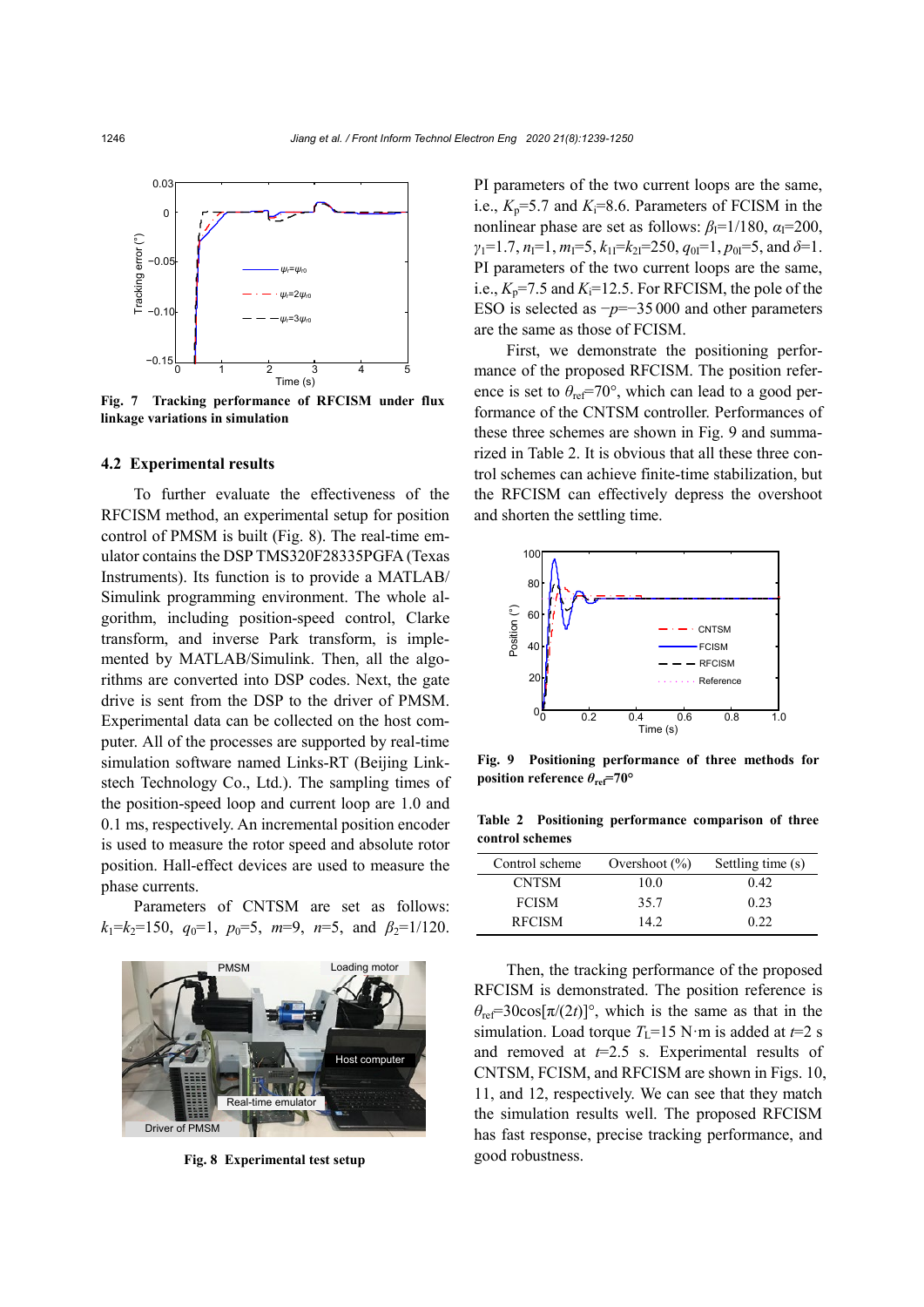

**Fig. 10** Tracking performances of CNTSM in the experiment: (a) position response; (b) control input *i*<sub>*i*</sub>



Fig. 11 Tracking performances of FCISM in the experiment: (a) position response; (b) control input  $i_q^*$ 



Fig. 12 Tracking performances of RFCISM in the experiment: (a) position response; (b) control input *i*<sub>*i*</sub>

Fig. 13 shows the tracking error of the proposed method when the system inertia varies. We can see that the convergence speed becomes slower with the increase in the system inertia. However, the transient response remains fast and accurate regardless of the internal parameter variations. Thus, we can conclude that the proposed method has good robustness against internal uncertainties.

To validate the tracking range of the proposed

method, three different position references are adopted, i.e.,  $\theta_{\text{ref}}$ =30cos[ $\pi/(2t)$ ]°,  $\theta_{\text{ref}}$ =60cos[ $\pi/(2t)$ ]°, and  $\theta_{\text{ref}} = 90\cos[2\pi/(3t)]^{\circ}$ . Fig. 14 shows the experimental results. We can see that the overshoot and the settling time increase with the increase in amplification or frequency. However, the tracking performance remains desirable in all cases. It is evident that the proposed control system has superior performance in tracking a wide range of target positions.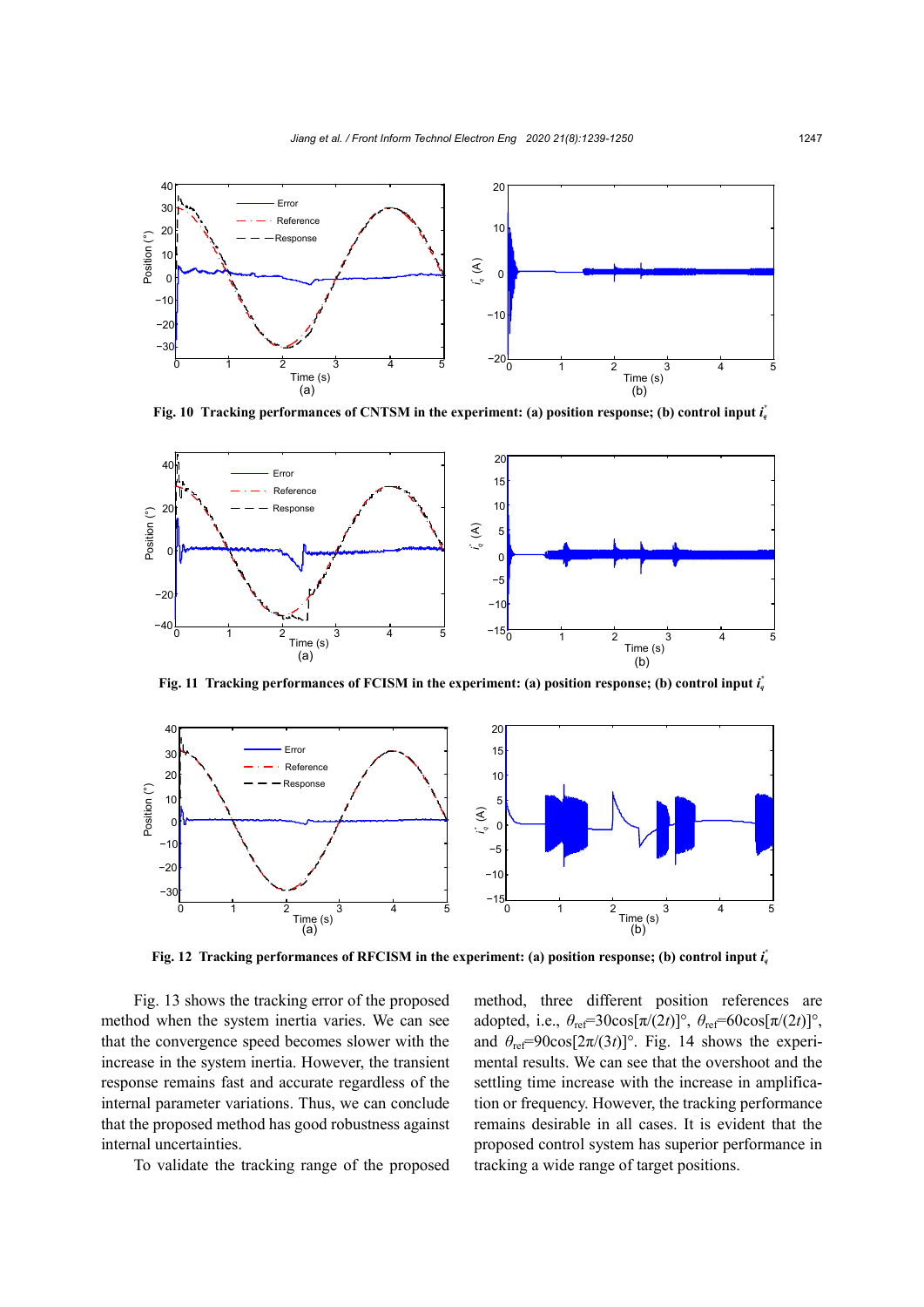

**Fig. 13 Tracking performance of RFCISM with perturbations in system inertia**



**Fig. 14 Tracking performance of RFCISM for different position references**

#### **4.3 Discussion**

To make comparisons, the simulation tracking performances of these three methods are summarized (Table 3). It can be observed that the settling time of RFCISM is reduced by 72.9% and that the steady tracking error is reduced by 90.9% compared with the CNTSM method. Experimental tracking performances are summarized in Table 4. We can see that the experimental results match simulation results well, and that the settling time, steady tracking error, and the maximum fluctuation of RFCISM are reduced by 85%, 58.7%, and 53.9%, respectively, compared with the CNTSM method. Thus, we can conclude that the RFCISM controller can realize faster response and better tracking than the conventional CNTSM method. In addition, the proposed method has superior robustness with respect to internal uncertainties and external disturbance.

Note that there is still some chattering in the control signals. However, it is well known that power converters have only the on–off operation mode. Therefore, chattering does not cause difficulty for practical electric drives. To eliminate the chattering

phenomenon in PMSM systems, the reaching law should be further improved in the future work.

**Table 3 Simulation tracking performances of three control schemes**

|               |      | Control scheme Settling time (s) Steady tracking error (°) |
|---------------|------|------------------------------------------------------------|
| <b>CNTSM</b>  | 1.70 | 0.11                                                       |
| <b>FCISM</b>  | 0.47 | 011                                                        |
| <b>RFCISM</b> | 0.46 | 0.01                                                       |

**Table 4 Experimental tracking performances of three control schemes**

| Control<br>scheme | Settling<br>time(s) | Steady tracking<br>error $(^\circ)$ | Maximum<br>disturbance<br>fluctuation $(°)$ |
|-------------------|---------------------|-------------------------------------|---------------------------------------------|
| <b>CNTSM</b>      | 1 20                | 1.50                                | 3 2 1                                       |
| <b>FCISM</b>      | 0.18                | 1.67                                | 3.09                                        |
| <b>RFCISM</b>     | 0.18                | 0.62                                | 148                                         |

## **5 Conclusions**

A fast-response and good-robustness sliding mode controller was proposed for position control of permanent magnet synchronous motor (PMSM) servo systems. Contributions of this study are listed as follows:

1. The conventional integral sliding surface was modified so that fast convergence can be obtained.

2. A continuous reaching law was applied in the controller design. Consequently, the chattering problem of the conventional sliding mode controller can be solved to some extent.

3. An extended state observer was adopted to estimate and compensate for system disturbances, so the disturbance rejection capability of PMSM systems can be improved remarkably.

Simulation and experimental results showed that the proposed RFCISM has fast response and accuracy in positioning and tracking. In addition, good robustness against inertial parameter variations and external load disturbances was obtained. This control scheme can be applied to other relevant servo systems.

### **Contributors**

Jun-feng JIANG proposed the method and drafted the manuscript. Xiao-jun ZHOU helped organize the manuscript and provided suggestions for improvement. Wen-dong ZHANG, Wei ZHAO, and Wei LI helped carry out the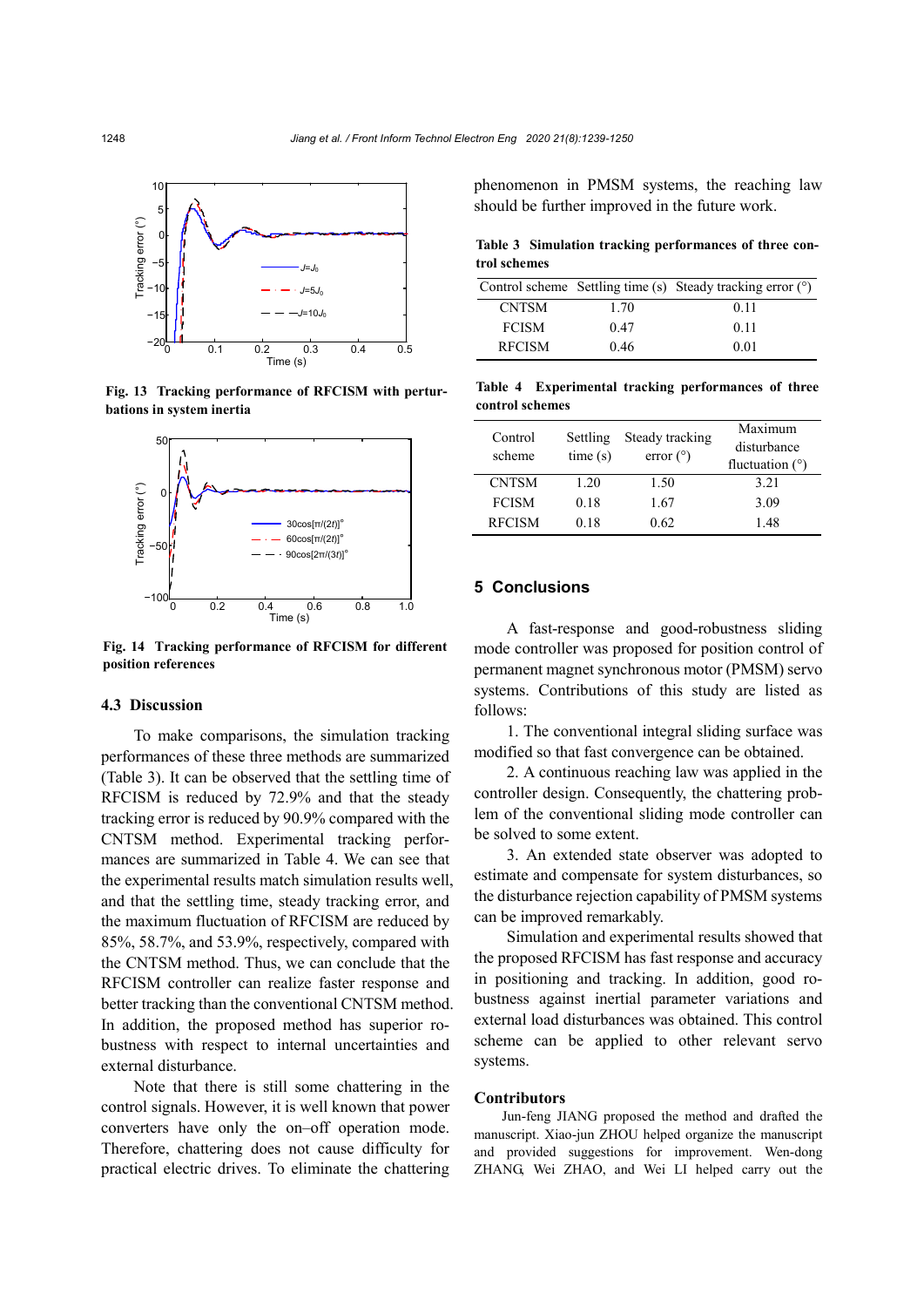experiments and processed the data. Jun-feng JIANG and Xiao-jun ZHOU revised and finalized the paper.

#### **Compliance with ethics guidelines**

Jun-feng JIANG, Xiao-jun ZHOU, Wei ZHAO, Wei LI, and Wen-dong ZHANG declare that they have no conflict of interest.

#### **References**

Al-Ghanimi A, Zheng J, Man Z, 2017. A fast non-singular terminal sliding mode control based on perturbation estimation for piezoelectric actuators systems. *Int J Contr*, 90(3):480-491.

https://doi.org/10.1080/00207179.2016.1185157

- Baik IC, Kim KH, Youn MJ, 2000. Robust nonlinear speed control of PM synchronous motor using boundary layer integral sliding mode control technique. *IEEE Trans Contr Syst Technol*, 8(1):47-54. https://doi.org/10.1109/87.817691
- Barkat S, Tlemçani A, Nouri H, 2011. Noninteracting adaptive control of PMSM using interval type-2 fuzzy logic systems. *IEEE Trans Fuzzy Syst*, 19(5):925-936. https://doi.org/10.1109/TFUZZ.2011.2152815
- Bobtsov A, Bazylev D, Pyrkin A, et al., 2017. A robust nonlinear position observer for synchronous motors with relaxed excitation conditions. *Int J Contr*, 90(4):813-824. https://doi.org/10.1080/00207179.2016.1230229
- Chaoui H, Sicard P, 2012. Adaptive fuzzy logic control of permanent magnet synchronous machines with nonlinear friction. *IEEE Trans Ind Electron*, 59(2):1123-1133. https://doi.org/10.1109/TIE.2011.2148678
- Chen QH, Wang QF, Wang T, 2015. Optimization design of an interior permanent-magnet synchronous machine for a hybrid hydraulic excavator. *Front Inform Technol Electron Eng*, 16(11):957-968. https://doi.org/10.1631/FITEE.1500056
- Chiu CS, 2012. Derivative and integral terminal sliding mode control for a class of MIMO nonlinear systems. *Automatica*, 48(2):316-326.

https://doi.org/10.1016/j.automatica.2011.08.055

El-Sousy FFM, 2010. Hybrid *H*<sup>∞</sup>-based wavelet-neuralnetwork tracking control for permanent-magnet synchronous motor servo drives. *IEEE Trans Ind Electron*, 57(9):3157-3166.

https://doi.org/10.1109/TIE.2009.2038331

El-Sousy FFM, 2013. Intelligent optimal recurrent wavelet Elman neural network control system for permanentmagnet synchronous motor servo drive. *IEEE Trans Ind Inform*, 9(4):1986-2003.

https://doi.org/10.1109/TII.2012.2230638

Feng G, Liu YF, Huang LP, 2004. A new robust algorithm to improve the dynamic performance on the speed control of induction motor drive. *IEEE Trans Power Electron*, 19(6):1614-1627.

https://doi.org/10.1109/TPEL.2004.836619

Feng Y, Yu XH, Man ZH, 2002. Non-singular terminal sliding

mode control of rigid manipulators. *Automatica*, 38(12):2159-2167.

https://doi.org/10.1016/S0005-1098(02)00147-4

- Feng Y, Han FL, Yu XH, 2014. Chattering free full-order sliding-mode control. *Automatica*, 50(4):1310-1314. https://doi.org/10.1016/j.automatica.2014.01.004
- Han JQ, 2009. From PID to active disturbance rejection control. *IEEE Trans Ind Electron*, 56(3):900-906. https://doi.org/10.1109/TIE.2008.2011621
- Jiang JF, Zhou XJ, 2019. A robust and fast sliding mode controller for position tracking control of permanent magnetic synchronous motor. 3rd Int Conf on Power, Energy and Mechanical Engineering, p.95-99. https://doi.org/10.1051/e3sconf/20199503002
- Li SH, Liu ZG, 2009. Adaptive speed control for permanentmagnet synchronous motor system with variations of load inertia. *IEEE Trans Ind Electron*, 56(8):3050-3059. https://doi.org/10.1109/TIE.2009.2024655
- Li SH, Sun HB, Yang J, et al., 2015. Continuous finite-time output regulation for disturbed systems under mismatching condition. *IEEE Trans Autom Contr*, 60(1):277- 282. https://doi.org/10.1109/TAC.2014.2324212
- Man ZH, Paplinski AP, Wu HR, 1994. A robust MIMO terminal sliding mode control scheme for rigid robotic manipulators. *IEEE Trans Autom Contr*, 39(12):2464-2469. https://doi.org/10.1109/9.362847
- Miklosovic R, Gao ZQ, 2004. A robust two-degree-of-freedom control design technique and its practical application. IEEE Industry Applications Conf, p.1495-1502. https://doi.org/10.1109/IAS.2004.1348669
- Nguyen AT, Rafaq MS, Choi HH, et al., 2018. A model reference adaptive control based speed controller for a surfacemounted permanent magnet synchronous motor drive. *IEEE Trans Ind Electron*, 65(12):9399-9409. https://doi.org/10.1109/TIE.2018.2826480
- Nguyen HT, Jung JW, 2018. Finite control set model predictive control to guarantee stability and robustness for surfacemounted PM synchronous motors. *IEEE Trans Ind Electron*, 65(11):8510-8519.

https://doi.org/10.1109/TIE.2018.2814006

Saadaoui O, Khlaief A, Abassi M, et al., 2017. A sliding-mode observer for high-performance sensorless control of PMSM with initial rotor position detection. *Int J Contr*, 90(2):393-408.

https://doi.org/10.1080/00207179.2016.1181788

- Su JB, Qiu WB, Ma HY, et al., 2004. Calibration-free robotic eye-hand coordination based on an auto disturbancerejection controller. *IEEE Trans Robot*, 20(5):899-907. https://doi.org/10.1109/TRO.2004.829458
- Su YX, Zheng CH, Duan BY, 2005. Automatic disturbances rejection controller for precise motion control of permanent-magnet synchronous motors. *IEEE Trans Ind Electron*, 52(3):814-823.

https://doi.org/10.1109/TIE.2005.847583

Wai RJ, 2001. Total sliding-mode controller for PM synchronous servo motor drive using recurrent fuzzy neural